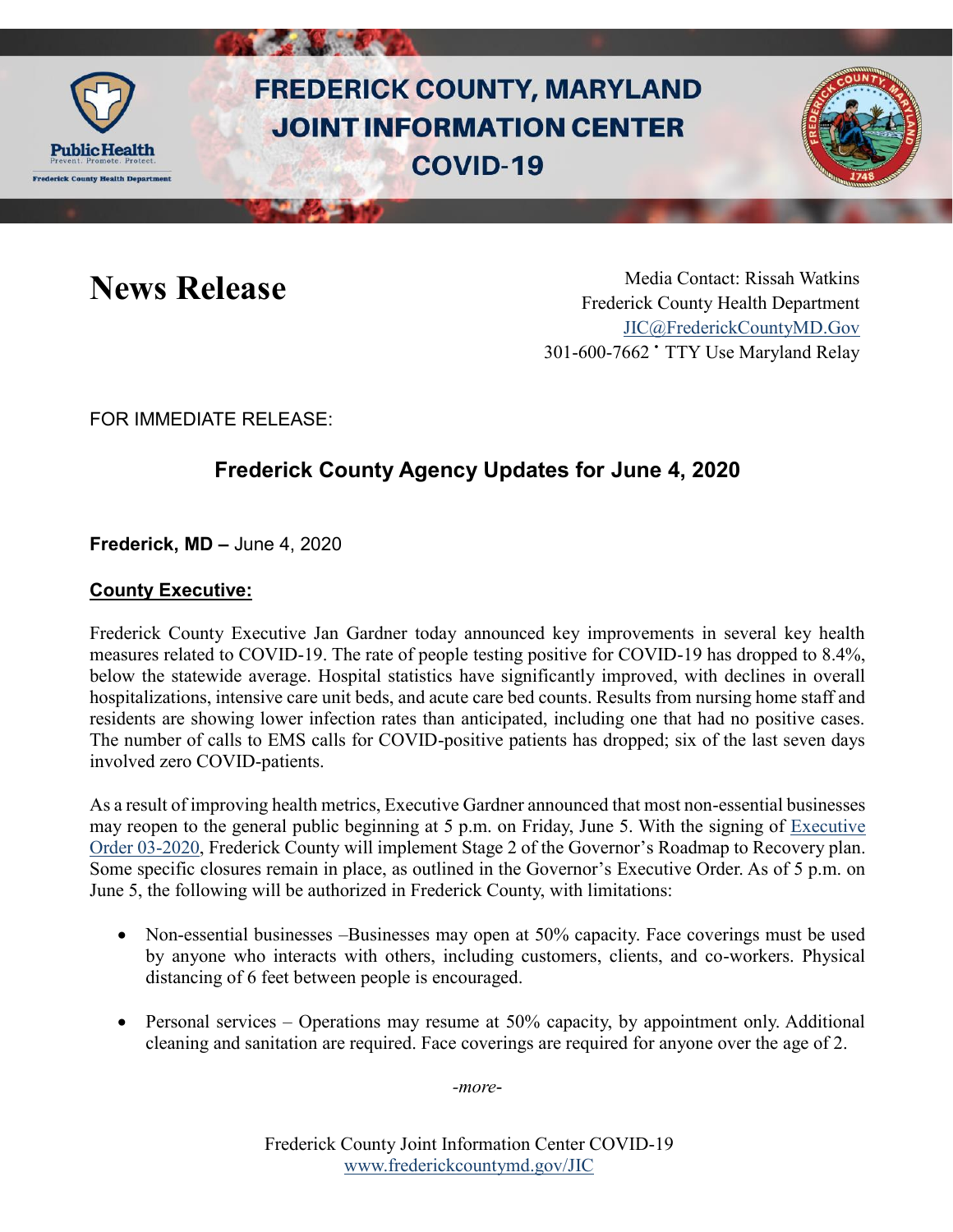

#### **JIC/Page 2**

Frederick County Government will continue to provide essential services in modified manners. County buildings will not re-open to the public at this time.

"We are not out of the woods yet," Executive Gardner said. "By wearing masks and physically distancing ourselves, we are protecting our community. Public health remains our shared goal."

### **Health Department:**

The Health Department is now reporting that 2096 (+33 in 24hrs) residents have tested positive for COVID-19, 112 (+0 in 24hrs) people have died, and 1361 (+39 in 24hrs) people have been released from isolation. For more statistics, please visit [http://FrederickCountyMD.gov/COVIDstats.](http://frederickcountymd.gov/COVIDstats)

#### **Office of Economic Development:**

#### *Jump Start Grant Applications Accepted through Friday June 5, 2020*

Jump Start grants are designed to assist small for-profit businesses and nonprofit organizations that experienced financial loss caused by the coronavirus.

The Frederick County Jump Start Grants Program offers three grant opportunities:

- Full-time Farmer Grants \$6,000 in one-time funds to qualifying full-time farmers. Full-time farmers qualify if they earned the majority of their gross income (51% or greater) from farming over the past two years.
- Small Business Grants \$10,000 in one-time funds for businesses with physical commercial space and with 10-50 employees, full or part-time. Businesses can be for-profit or nonprofit;
- Micro Business Grants \$3,300 in one-time funds for businesses with up to nine employees. Employees can be W-2 or 1099 employees of a for-profit or nonprofit business, including sole proprietors. Micro businesses must have physical commercial space to qualify.

#### **Applications will be accepted until 11:59 p.m. Friday, June 5***.*

Businesses must be located in Frederick County, or have more than 50% of employees or gross sales at their Frederick County location; employ 50 or fewer full-time-equivalent employees; and have incurred financial losses as a result of the public emergency. Applications for the Jump Start Grants must be made online at FrederickCountyMD.gov/JumpStart. The website also provides eligibility requirements, application instructions, and answers to frequently asked questions.

*-more-*